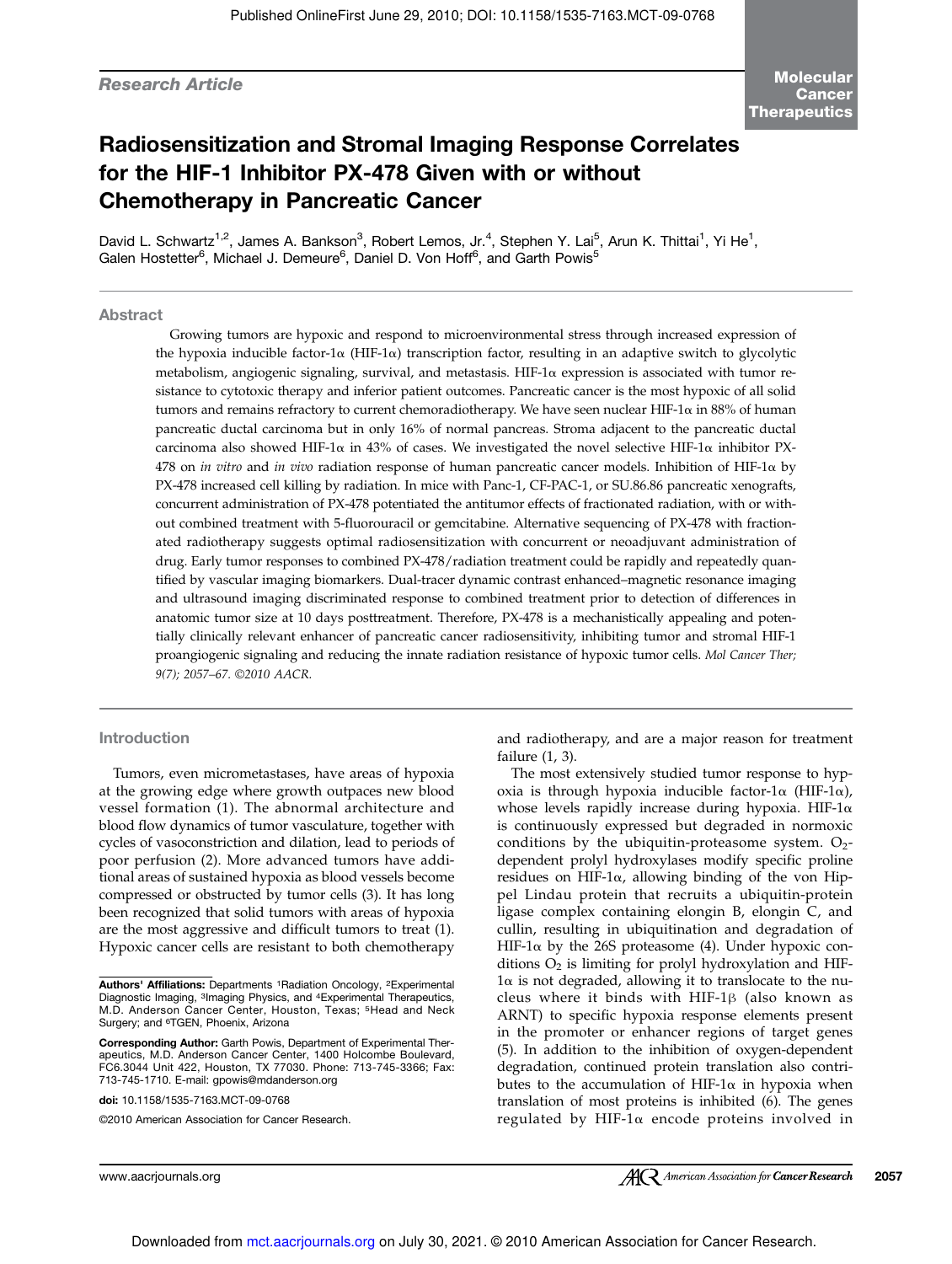erythropoiesis, glycolysis, promotion of cell survival, inhibition of apoptosis, and angiogenesis. Experimentally it has been shown that increased HIF-1 activity increases tumor growth, vascularization, and glucose metabolism, whereas loss of HIF-1 activity dramatically suppresses these responses. Not surprisingly it has been found that increased HIF-1α expression is a marker of aggressive clinical disease associated with poor patient prognosis and treatment failure in a number of cancers (7, 8).

Pancreatic cancer is an extremely lethal malignancy, with an overall 1-year survival rate of around 20% (9). Aggressive combinations of surgery, chemotherapy, and radiotherapy have yielded only incremental gains, and the benefit of adjuvant radiotherapy for resectable disease remains controversial (10). However, radiotherapy still has an important role to play in the treatment of pancreatic cancer, particularly locally advanced disease (11, 12). Pancreatic cancer is among the most hypoxic of all cancers (13) as a result of hypovascularity secondary to extensive desmoplasia (14, 15). HIF-1 $\alpha$  protein levels are elevated in human primary pancreatic cancer whereas it is almost absent in normal pancreatic tissue (16, 17) Pancreatic cancer cell lines with constitutively expressed or transfected HIF-1α are resistant to chemotherapy and radiation-induced apoptosis, and display increased in vivo tumorigenicity (18). Inhibiting HIF-1 $\alpha$  in pancreatic cancer is thus an attractive therapeutic strategy (19). PX-478 is an orally active selective inhibitor of HIF-1 $\alpha$ translation (20), resulting in lowered levels of HIF-1α in cells and tumor xenografts (21), that is currently being tested in early clinical trials.

We investigated the combination of PX-478 and radiation, with or without cytotoxic chemotherapy, for treatment of pancreatic cancer xenografts, using dynamic contrast enhanced–magnetic resonance imaging (DCE-MRI) and high-frequency ultrasound vascular imaging (22–24) to study the downstream mechanistic effects of these treatments on tumor stromal vascular function.

Materials and Methods

# Cells

BxPC-3, Panc-1, SU.86.86, CF-PAC-1, and MiaPaCa-2 pancreatic cancer cells were obtained from the American Tissue Type Culture Collection. MiaPaCa-2 cells were stably transfected with short hairpin RNA (shRNA) specific to HIF-1α (courtesy of Dr. Laura Gumbiner-Russo). The cells were grown in humidified 95% air, 5%  $CO<sub>2</sub>$  at 37 $°C$ in DMEM supplemented with 10% fetal bovine serum. All cell lines were tested to be mycoplasma free using a PCR enzyme-linked immunosorbent assay kit (Roche Diagnostics Inc.). Cell line lineage was confirmed by the M.D. Anderson Cancer Center Characterized Cell Line Core Service. PX-478 was synthesized by the M.D. Anderson Cancer Center Translational Chemistry Service.

#### Human pancreatic cancer immunohistochemistry

A tissue microarray (TMA) was constructed from 48 paraffin-embedded tumor blocks using an indexed manual tissue arrayer (Advanced EDM Automation). In addition, five cases of chronic pancreatitis were included as controls. When tissue was available, cases were triple punched with 1.0-mm core needles to include two tumor cores and one adjacent normal core. H&E-stained slides were reviewed by a pathologist, and desired regions were marked and transferred to the donor paraffin blocks.

The master TMA blocks were sectioned at  $5 \mu m$ thickness, and water flotation was used for tissue section transfer. TMA slides were dewaxed, rehydrated, and subjected to heat-induced epitope retrieval using EDTA solution for 30 minutes using the BondMax autostainer (Leica Microsystems, Inc). Endogenous peroxidase was blocked and the slide was incubated for 30 minutes with HIf-1 $\alpha$  antibody (25 ug/mL; BD Biosciences) and visualized by the Bond Polymer Refine Detection kit (Leica) using diaminobenzidine chromogen as substrate. Immunohistochemical staining localization was evaluated in adenocarcinoma and in peritumoral stroma separately. The vasculature was not included in the stromal component. Staining intensity was scored on a scale of 0 to 3, with a score of 3 indicating strong staining. If there was heterogeneous staining for either compartment for a given case, the higher intensity staining was scored.

#### Clonogenic survival assays

Panc-1 and BxPC-3 cells were grown to 70% confluence and incubated at 21%  $O_2$  (normoxia) or 1%  $O_2$  (hypoxia, via chamber) for 24 hours. Cells were treated with 25 μmol/L PX-478 for 24 hours and irradiated with a  $137$ Cs source (5.8 Gy/min), with atmospheric conditions maintained. Cells were assayed for colony formation by replating at specified numbers into 6-well plates in drugfree medium. The cells were immediately plated after irradiation, maintained for 12 days in normoxia, and stained with 0.5% crystal violet in absolute ethanol. Colonies with >50 cells were counted. Clonogenic survival curves were constructed from at least three independent experiments, and the radiation sensitizer enhancement ratio at 0.2 surviving fraction was calculated.

# Western blotting

Western blotting for cellular HIF-1 $\alpha$  was done as described previously (21).

#### In vivo antitumor studies

Approximately  $10^7$  BxPC-3, Panc-1, SU.86.86, or CF-PAC-1 pancreatic cancer cells in log cell growth were injected s.c. suspended in 0.2 mL PBS into the flanks of severe combined immunodeficient (SCID) mice. The animals were weighed weekly. Tumor diameters were measured twice weekly at right angles  $(d_{short}$  and  $d_{long})$ with electronic calipers and were converted to volume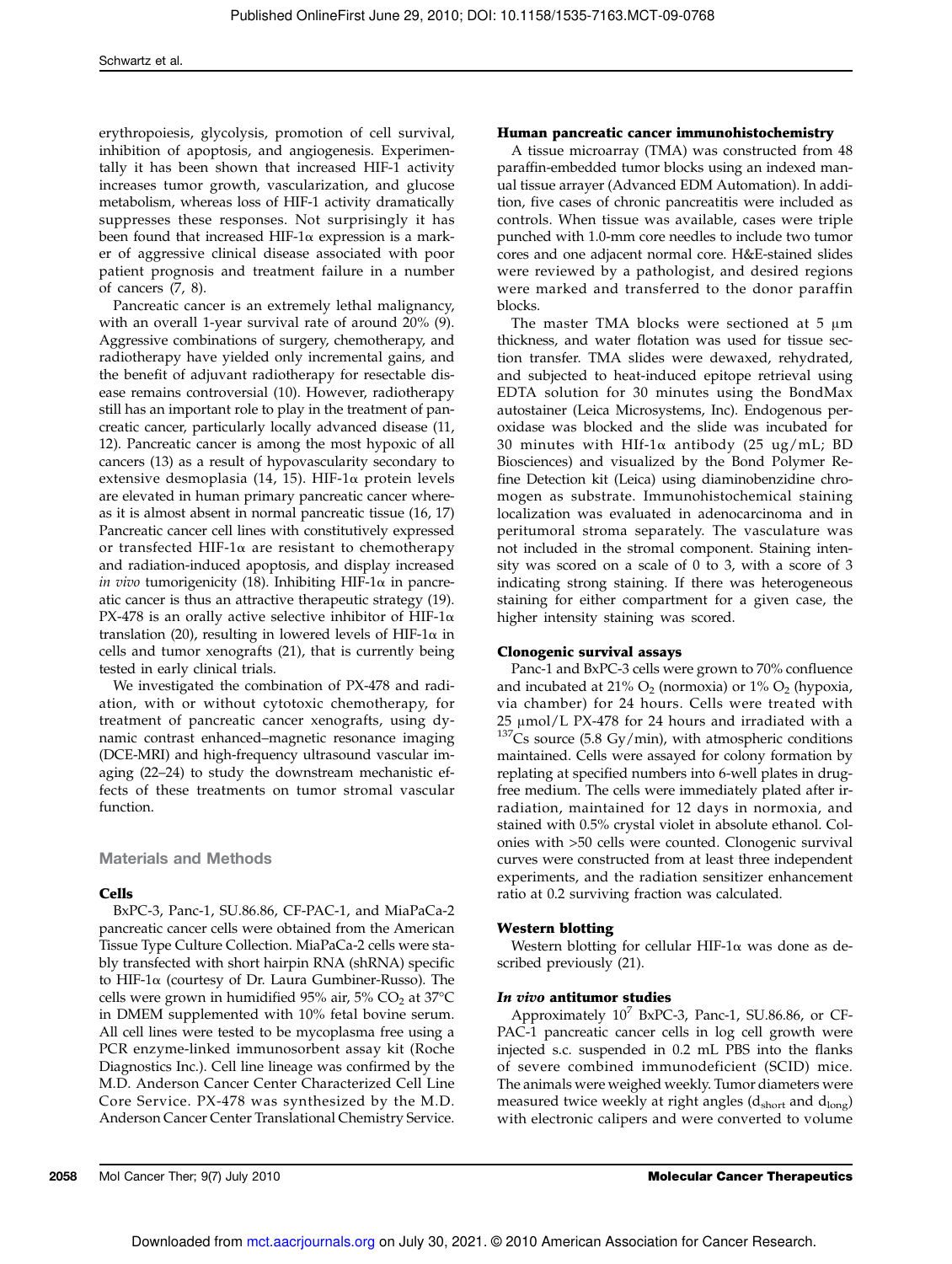by the formula volume =  $(d_{short})^2 \times (d_{long}) \div 2$ . When the tumors reached volumes between 150 and 400 mm<sup>3</sup>, the mice were stratified into groups of eight animals having approximately equal mean tumor volumes and PX-478, 5-fluorouracil (FU), or gemcitabine administration, and radiation commenced. Control animals received vehicle alone. When the tumor volume reached  $\geq$ 1,500 mm<sup>3</sup> or became necrotic, the animals were euthanized. Log<sub>10</sub> cell kill was calculated by the formula  $log_{10}$  cell kill = (tumor growth delay  $[day] \times ($ tumor doubling time  $[day] \times 3.32$ ). Tumor volume was measured as treated tumor volume/ control tumor volume  $(T/C)$  % at the time of the last measurement before the control mice were euthanized. Tumor regression was measured as the maximum percent decrease in tumor volume relative to tumor volume at the start of treatment. The Mann-Whitney-Wilcoxon nonparametric test was used for assessing statistical significance ( $P < 0.05$ ).

# Animal irradiation and drug treatment

Irradiated tumors received  $1$  or  $2$  Gy via a  $^{60}$ Co unit (1.8 Gy/min) with custom shielding daily for 5 consecutive days. Untreated control xenografts underwent mock irradiation. PX-478 was delivered via oral gavage at 4 to 30 mg/kg  $\times$  5 consecutive days. FU was administered i.v. at 20 mg/kg daily for 5 days, and gemcitabine at 120 mg/kg i.p. every 3 days for 3 doses.

# Ultrasound imaging

Ultrasound imaging of xenografts was done with a Vevo 770 unit (VisualSonics), using a single-element transducer with 40 MHz center frequency. Power Doppler settings were held constant at 25dB Power Doppler gain, 5 KHz pulse repetition rate, 2.5 mm/s wall filter with 2 mm/s scan speed. Initial imaging of the tumor was done in B-mode to discriminate tumor boundaries, and Doppler images were acquired for a manually delineated region of interest encompassing the entire tumor. Relative vascular area was detected by color pixel density, defined as the ratio of the number of color pixels to total number of pixels within the region of interest.

# MRI imaging

DCE-MRI was acquired using a 4.7T Biospec USR47/ 40 (Bruker Biospin MRI, Inc.). A high-throughput multianimal MRI configuration was used (25). Four linear volume resonators (35 mm ID) were arranged inside the 4.7T Biospec system with 40 cm bore and gradients with 26 cm ID, as previously described (26). A twoplane retinoic acid response element (RARE) imaging sequence and coronal T2-weighted RARE images (TE, 57 ms; TR, 2000 ms; FOV, 20 cm × 10 cm; matrix, 256 × 192; RARE factor 8) were used to verify animal positioning. Coronal T1-weighted scans (TE, 13.2 ms; TR, 1,000 ms; FOV, 6 cm  $\times$  3 cm; matrix, 256  $\times$  128) were used for tumor localization. Axial T1-weighted spinecho images (TE, 13.2 ms; TR, 1,000 ms; FOV, 3 cm × 3 cm; matrix,  $256 \times 56$ ) and T2-weighted RARE images

(TE, 80 ms; TR, 4,000 ms) with matched geometries were used for tumor visualization. Baseline T1 tissue levels were measured using a RARE saturation-recovery sequence (TE, 80 ms; TR, 350 ms to 4,000 ms; FOV, 3 cm  $\times$  3 cm; matrix, 128  $\times$  128). Dual tracer DCE-MRI was acquired using large-molecular-weight (~228 kDa) PG-Gd-DTPA (27) and Magnevist (MW = 938 Da). A T1-weighted 3D fast, spoiled gradient echo sequence (TE, 2.7 ms; TR, 100 ms; 50° excitation angle; FOV,  $3 \text{ cm} \times 3 \text{ cm}$ ; matrix,  $128 \times 96$ ,  $62$  repetitions) was acquired repeatedly. After 1 minute of baseline scans, 0.2 mmol(Gd)/kg PG-Gd-DTPA was injected via tail vein catheter, and 5 minutes later, 0.2 mmol/kg Magnevist was injected. Signal intensity was normalized to the average value of muscle prior to administration of contrast. A semiautomated analysis of manually segmented dynamic data was done using Matlab. All biomarker measurements were normalized to the corresponding group average at baseline. The Mann-Whitney-Wilcoxon nonparametric test was used for assessing statistical significance  $(P < 0.05)$ .

# **Results**

# PX-478 provides hypoxic radiosensitization in vitro

PX-478 has previously been shown to inhibit hypoxiainduced HIF-1α levels in Panc-1 and BxPC-3 pancreatic cancer cells with an  $IC_{50}$  between 10 and 25  $\mu$ mol/L (21). Clonogenic survival assays showed radiosensitization of Panc-1 and BxPC-3 cells treated 24 hours prior to radiation with 25 μmol/L PX-478 in hypoxic conditions. For Panc-1 pancreatic cancer cells, the radiation sensitizer enhancement ratios (SER) at 0.2 surviving fraction were 1.42 and 1.05 in 1% and 21%  $\rm O_2$ , respectively, as previously reported (28), and for BxPC-3 pancreatic cancer cells the ratios were 1.33 and 1.18. MiaPaCa-2 cells with HIF-1 $\alpha$  knockdown (>90%) by shRNA provided SERs at 0.2 surviving fraction of 1.55 and 1.14 in 1% and 21%  $O_2$ %, respectively. Thus, both pharmacologic and genetic inhibition of HIF-1 $\alpha$  in pancreatic cancer cells is associated with increased radiation tumor cell killing.

# HIF-1α staining in human pancreatic cancer

HIF-1 $\alpha$  staining was measured in 42 pancreatic ductal carcinoma (PDC) biopsy cores on a tissue microarray. Figure 1A shows typical stained sections with an acinar carcinoma for comparison. Cytokeratin staining was used as a reference. Figure 1B shows the scoring of HIF-1α staining on a scale of 0 to 3. Of 41 evaluable PDC sections, 36 (88%) showed HIF-1 $\alpha$  staining (range, 0.5–3.0; median, 1.0) and only 5 sections had no staining. In comparison, only 5 of 31 (16%) evaluable normal pancreas showed HIF-1 $\alpha$  staining. Of 32 sections with normal pancreas for comparison, PDC showed greater nuclear HIF-1α staining than normal pancreas in 24 of 32 (75%) cases. Stroma adjacent to the tumor also showed HIF-1 $\alpha$  staining in 18 of 42 (43%) cases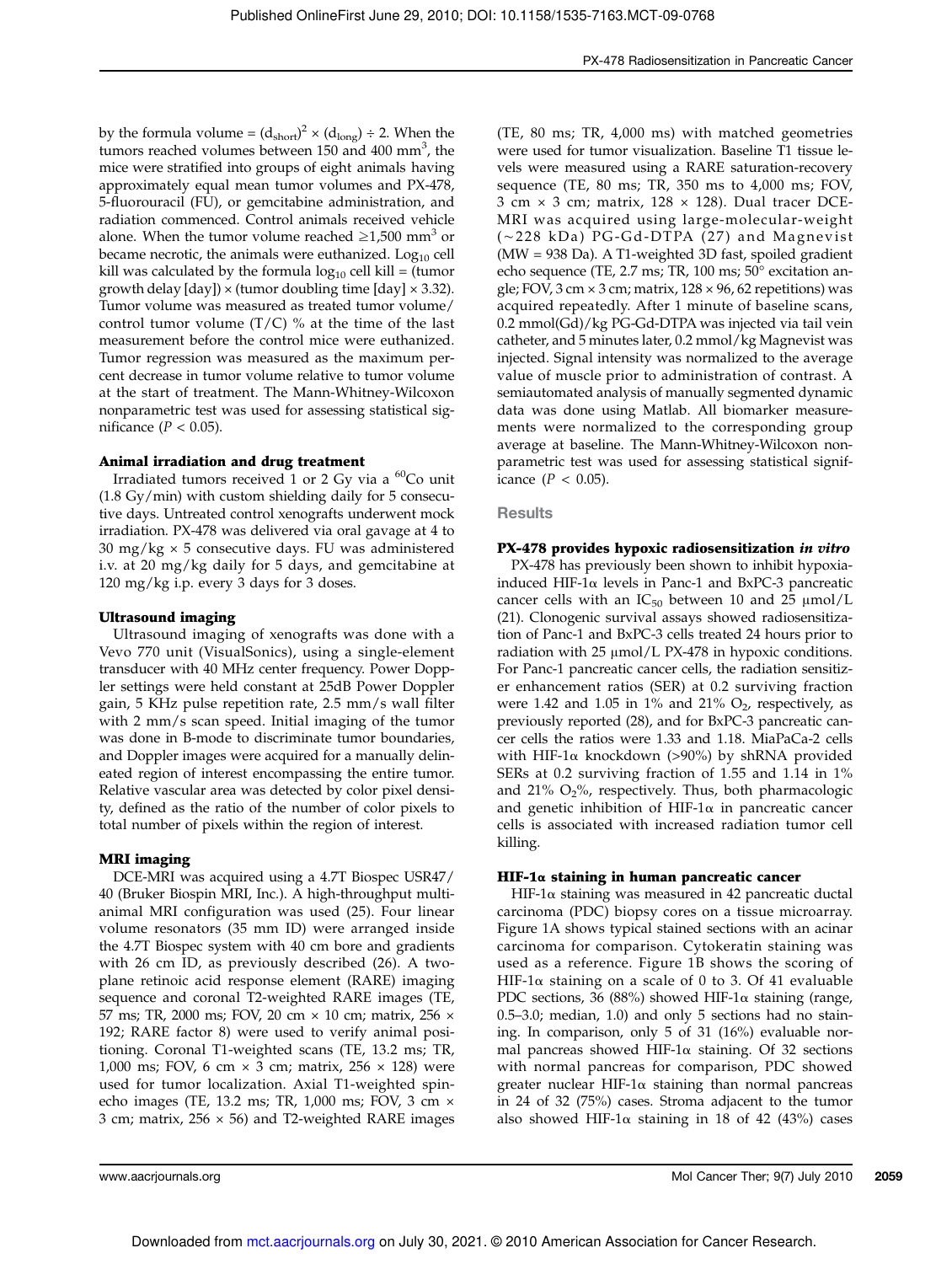

Figure 1. Immunohistochemistry of HIF-1 in patient tumors and PX-478 potentiation of the antitumor activity of fractionated radiation in Panc-1 tumor xenografts. A, typical staining of cytokeratin and HIF-1α. Left to right, two moderately well-differentiated ductal carcinomas and a moderately differentiated acinar carcinoma. The numbers are HIF-1α staining on a scale of 0 to 3 for the pancreatitis/tumor and for the adjacent stroma. B, histogram showing numbers of tumors in each staining range. Open bars, PDC (42 evaluable); filled bars, normal pancreas (42 evaluable); rough cross hatching, stroma adjacent to tumor (32 evaluable); fine cross hatching, stroma distant to tumor (30 evaluable). Stroma did not include blood vessel staining. C, female SCID mice with Panc-1 pancreatic tumor xenografts, 8 mice per group, were treated with vehicle alone  $\left( \bullet \right)$ ;1 Gy radiation daily for 5 days (□); PX-478 10 mg/kg orally daily for 5 days ( $\Delta$ ); PX-478 20 mg/kg orally daily for 5 days (▴); PX-478 10 mg/kg orally daily for 5 days 1 hour before 1 Gy radiation daily for 5 days ( $\diamond$ ); and PX-478 20 mg/kg orally daily for 5 days 1 hour before 1 Gy radiation daily for 5 days (♦). Arrows, daily dosing and/or radiation treatment. Values are the mean of 8 mice per group; bars, SE of mean.

(range, 0.5–3.0; median, 0.75;  $P < 0.05$  compared with PDC), which was less than the PDC in 26 of 38 (68%) cases, the same in 11 of 38 (29%) cases, and greater than the PDC in 1 of 38 (3%) cases. In 18 of 32 (56%) cases HIF-1α staining was seen in the PDC in the absence of staining in the adjacent stroma. Stroma that was distant from the tumor showed HIF-1α staining in only one case.

# PX-478 increases the antitumor activity of radiation

The antitumor activity of the HIF-1 $\alpha$  inhibitor PX-478 and its effects on the response to radiation treatment were studied in Panc-1 pancreatic cancer xenografts (Fig. 1C). PX-478 given orally for 5 days caused a dose-dependent inhibition of tumor growth with T/C % at day 70 of the study ( $\pm$  SE,  $n = 8$  mice per group) of 37.1  $\pm$  5.3 and 13.7  $\pm$  1.6 (P < 0.01 compared with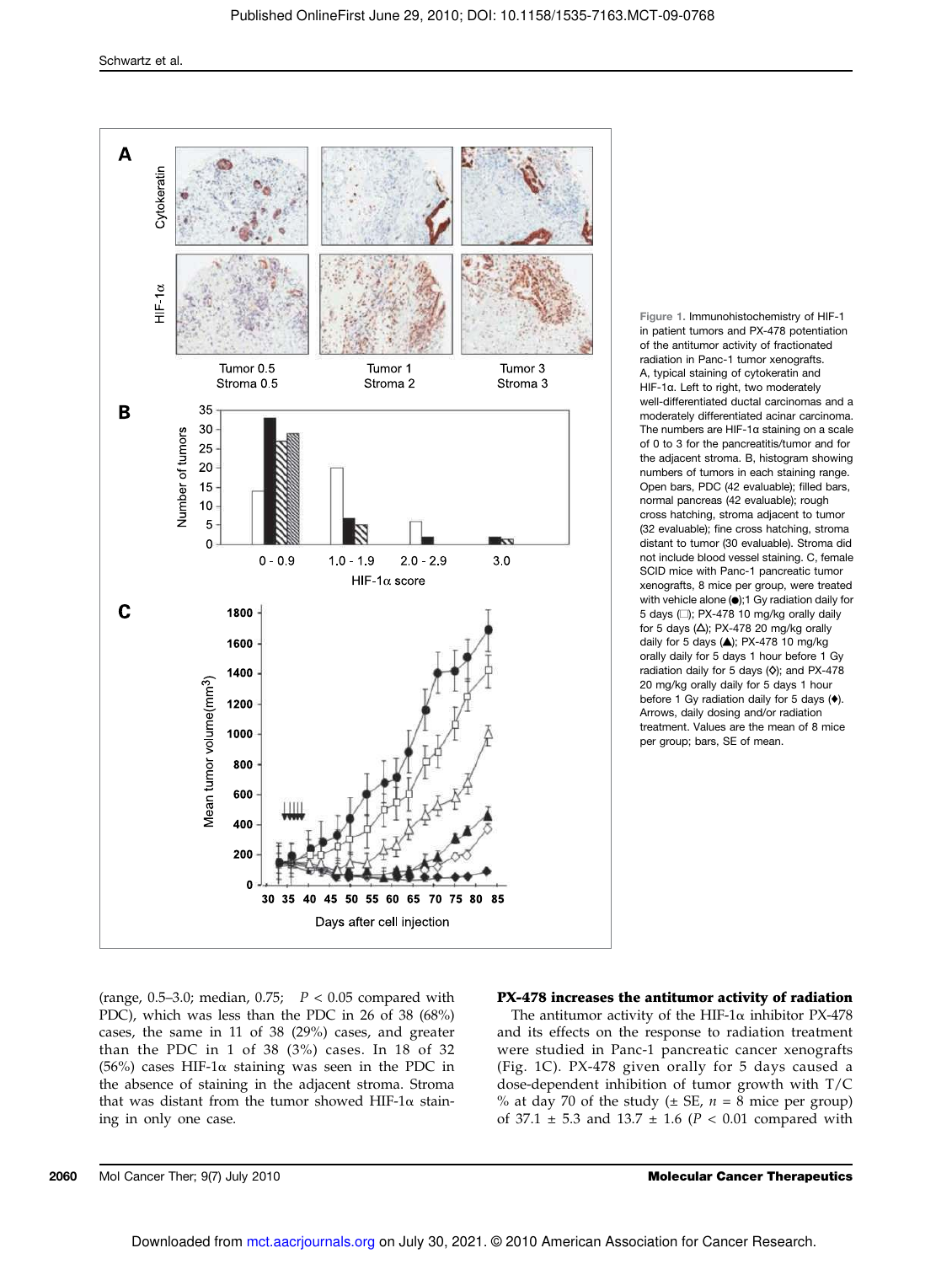control) at 10 and 20 mg/kg PX-478, respectively, with 34.0% and 40.8% maximum tumor regression. Radiation at 1 Gy for 5 days alone had a small, nonsignificant effect on tumor growth with a  $T/C$ % of 62.8  $\pm$  7.2  $(P > 0.05)$  and no tumor regression. However, the concurrent daily combination of PX-478 and 1 Gy radiation for 5 days showed markedly increased antitumor activity with T/C% of  $8.5 \pm 2.1$  and  $2.5 \pm 0.4$  (both  $P < 0.01$ compared with control) at 10 and 20 mg/kg, respectively, with 56.6% and 80.9% maximum tumor regression. At the end of the study (day 83), 4 of 8 mice treated with PX-478 20 mg/kg and 1Gy radiation had no macroscopically detectable tumor. Essentially similar results were obtained in a second study with PX-478 and radiation in Panc-1 pancreatic cancer xenografts (Table 1). Thus, concurrent administration of PX-478 for 5 days was able to markedly and dose-dependently potentiate the antitumor effects of fractionated radiation treatment, leading to tumor regression, prolonged growth delay, and in some animals, durable disease response at the end of the study.

# PX-478 increases the antitumor activity of radiation and chemotherapy

The ability of PX-478 to potentiate the antitumor activity of radiation when used in combination with FU or gemcitabine chemotherapy, as used clinically in the treatment of pancreatic cancer and will be how PX-478

Table 1. Antitumor activity of PX-478 in combination with radiation and chemotherapy in pancreatic tumors

|          | Tumor size mm <sup>3</sup>                                                              | <b>Treatment</b>                                                                        | Dose mg/kg | Route schedule     | Log cell kill | <b>Regression %</b> | $T/C$ % |  |
|----------|-----------------------------------------------------------------------------------------|-----------------------------------------------------------------------------------------|------------|--------------------|---------------|---------------------|---------|--|
| CF-PAC-1 | 200                                                                                     | PX-478                                                                                  | 10         | p.o. $qd \times 5$ | 1.31          | 15.3                | $32.5*$ |  |
|          |                                                                                         | PX-478                                                                                  | 20         |                    | 3.87          | 38.2                | $10.8*$ |  |
|          |                                                                                         | Radiation 1 Gy qd $\times$ 5 and FU 20 mg/kg i.v. qd $\times$ 5 <sup>†</sup>            |            |                    |               |                     |         |  |
|          |                                                                                         | Alone                                                                                   |            |                    | 0.45          | $\mathbf 0$         | $65.3*$ |  |
|          |                                                                                         | <b>PX-478</b>                                                                           | 10         | p.o. $qd \times 5$ | 3.90          | 63.6                | $6.5*$  |  |
|          |                                                                                         | PX-478                                                                                  | 20         | p.o. $qd \times 5$ | Lethal        |                     |         |  |
| SU.86.86 | 600                                                                                     | PX-478                                                                                  | 4          | p.o. $qd \times 5$ | 0.56          | 0                   | $32.1*$ |  |
|          |                                                                                         | PX-478                                                                                  | 8          |                    | 1.01          | 0                   | $16.8*$ |  |
|          |                                                                                         | Radiation 1 Gy gd $\times$ 5 and FU 20 mg/kg i.v. gd $\times$ 5 <sup>†</sup>            |            |                    |               |                     |         |  |
|          |                                                                                         | Alone                                                                                   |            |                    | 0.47          | 0                   | $38.7*$ |  |
|          |                                                                                         | PX-478                                                                                  | 4          | p.o. $qd \times 5$ | 1.21          | 0                   | $16.1*$ |  |
|          |                                                                                         | PX-478                                                                                  | 8          | p.o. $qd \times 5$ | >1.65         | 66.7                | $3.0*$  |  |
| Panc-1   | 125                                                                                     | PX-478                                                                                  | 5          | p.o. $qd \times 5$ | 3.30          | 0                   | 54.0    |  |
|          |                                                                                         | PX-478                                                                                  | 10         | p.o. $qd \times 5$ | 3.47          | 0                   | 36.7    |  |
|          |                                                                                         | PX-478                                                                                  | 20         | p.o. $qd \times 5$ | 5.20          | 72.0                | $9.8*$  |  |
|          | Radiation 1 Gy qd $\times$ 5 and gemcitabine 120 mg/kg i.p. q3d $\times$ 3 <sup>‡</sup> |                                                                                         |            |                    |               |                     |         |  |
|          |                                                                                         | Alone                                                                                   |            |                    | 0.52          | 0                   | 35.8    |  |
|          |                                                                                         | <b>PX-478</b>                                                                           | 5          | p.o. $qd \times 5$ | 4.16          | 35.6                | $13.0*$ |  |
|          |                                                                                         | PX-478                                                                                  | 10         | p.o. $qd \times 5$ | 4.51          | 71.8                | $10.6*$ |  |
|          |                                                                                         | PX-478                                                                                  | 20         | p.o. $qd \times 5$ | 6.94          | 79.0                | $7.6*$  |  |
| SU.86.86 | 400                                                                                     | PX-478                                                                                  | 5          | p.o. $qd \times 5$ | 0.46          | 0                   | 60.9    |  |
|          |                                                                                         | PX-478                                                                                  | 10         | p.o. $qd \times 5$ | 0.74          | 0                   | 48.9*   |  |
|          |                                                                                         | PX-478                                                                                  | 20         | p.o. $qd \times 5$ | 1.11          | 11.7                | $28.7*$ |  |
|          |                                                                                         | Radiation 1 Gy qd $\times$ 5 and gemcitabine 120 mg/kg i.p. q3d $\times$ 3 <sup>‡</sup> |            |                    |               |                     |         |  |
|          |                                                                                         | Alone                                                                                   |            |                    | 1.84          | 24.6                | $24.5*$ |  |
|          |                                                                                         | PX-478                                                                                  | 5          | p.o. $qd \times 5$ | 1.84          | 20.6                | $25.8*$ |  |
|          |                                                                                         | PX-478                                                                                  | 10         | p.o. $qd \times 5$ | 2.45          | 40                  | $19.6*$ |  |
|          |                                                                                         | PX-478                                                                                  | 20         | p.o. $qd \times 5$ | 2.45          | >75.8               | $15.8*$ |  |

NOTE: Female SCID mice with s.c. pancreatic tumors with a mean tumor volume as shown at the start of treatment were administered radiation and chemotherapy with or without PX-478. Antitumor responses expressed as log cell kill, regression or test over control (T/C) were calculated compared with a vehicle-alone-treated control. There were 8 mice in each treatment group. Abbreviations: p.o., orally; qd ×5, once a day for 5 days; q3d ×3, every 3 days for a total of 3 doses.

 $*P < 0.01$  compared with control values (Mann-Whitney test).

† FU given 1 hour and PX-478 4 hours before radiation.

‡PX-478 given 4 hours before radiation and gemcitabine on days 12, 15, and 17.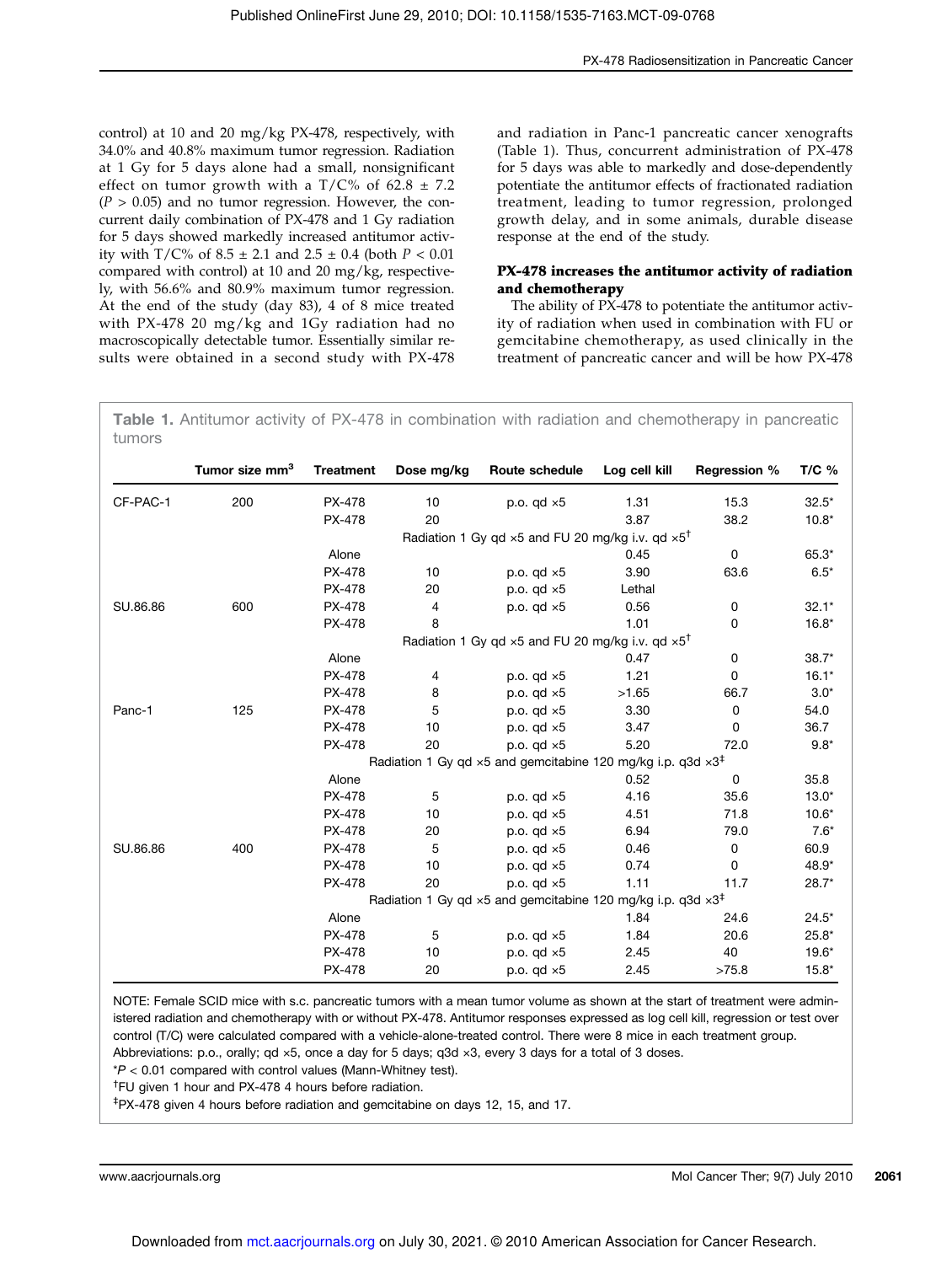is administered to patients, was examined (Table 1). PX-478 was toxic to mice when used concurrently with FU and radiation, requiring a 50% decrease in the maximum daily dose of PX-478 to 10 mg/kg or below. The dose limiting toxicity of PX-478 in mice is myelosuppression (20), so the combination of PX-478 with full dose FU which also causes myelosuppression may be the cause of increased toxicity. There was, however, a significant decrease in the T/C% when PX-478 was combined with FU and radiation at these lower doses of  $3.0 \pm 0.8$  ( $P < 0.01$  compared with control) at 8 mg/kg in SU.86.86 pancreatic cancer xenografts, and  $6.5 \pm 11.1$  in CFPAC-1 pancreatic cancer xenografts ( $P < 0.01$ ). Significant increases in  $log_{10}$  cell kill and % tumor regression were also seen with combined therapy. A different approach was adopted with gemcitabine, which also causes myelosuppresion, added to treatment with the radiation and PX-478. Radiation and PX-478 were given concurrently for 5 days, with gemcitabine then started 7 days later. Full-dose PX-478 at 20 mg/kg could be given with radiation and gemcitabine, in this

way giving a  $T/C\%$  of 7.6  $\pm$  0.9 at 20 mg/kg in Panc-1 pancreatic cancer xenografts, and  $15.8 \pm 2.5$  in SU.86.86 pancreatic cancer xenografts ( $P < 0.01$  in both cases). The effect of PX-478 was dose dependent, and significantly increased  $log_{10}$  cell kill and % tumor regression were seen with combined treatment. Thus, PX-478 markedly potentiates the antitumor activity of fractionated radiation treatment and conventional cytotoxic chemotherapy in human pancreatic xenograft models.

#### In situ vascular imaging shows early biomarkers of tumor response to combined PX-478 and radiation

Figure 2 shows the treatment and imaging schedules for the different studies. Dual-tracer DCE-MRI was employed to measure vascular volume and vessel permeability in pancreatic tumors treated with a PX-478 and radiation (Fig. 3), with representative images shown in Fig. 4. There was a gradual attenuation of mean values of both imaging biomarkers in untreated tumors growing over two weeks. Reductions in these biomarkers mapped



Figure 2. PX-478/radiation sequencing study treatment cohorts. Female SCID mice with Panc-1 pancreatic tumor xenografts, 8 mice per group, were treated with single-modality treatment or concurrent PX-478 25 mg/kg orally and 2 Gy radiation daily for 5 days per the indicated sequences. Timing of serial MRI and ultrasound measurements of each cohort is also indicated.

**2062** Mol Cancer Ther; 9(7) July 2010 Molecular Cancer Therapeutics Molecular Cancer Therapeutics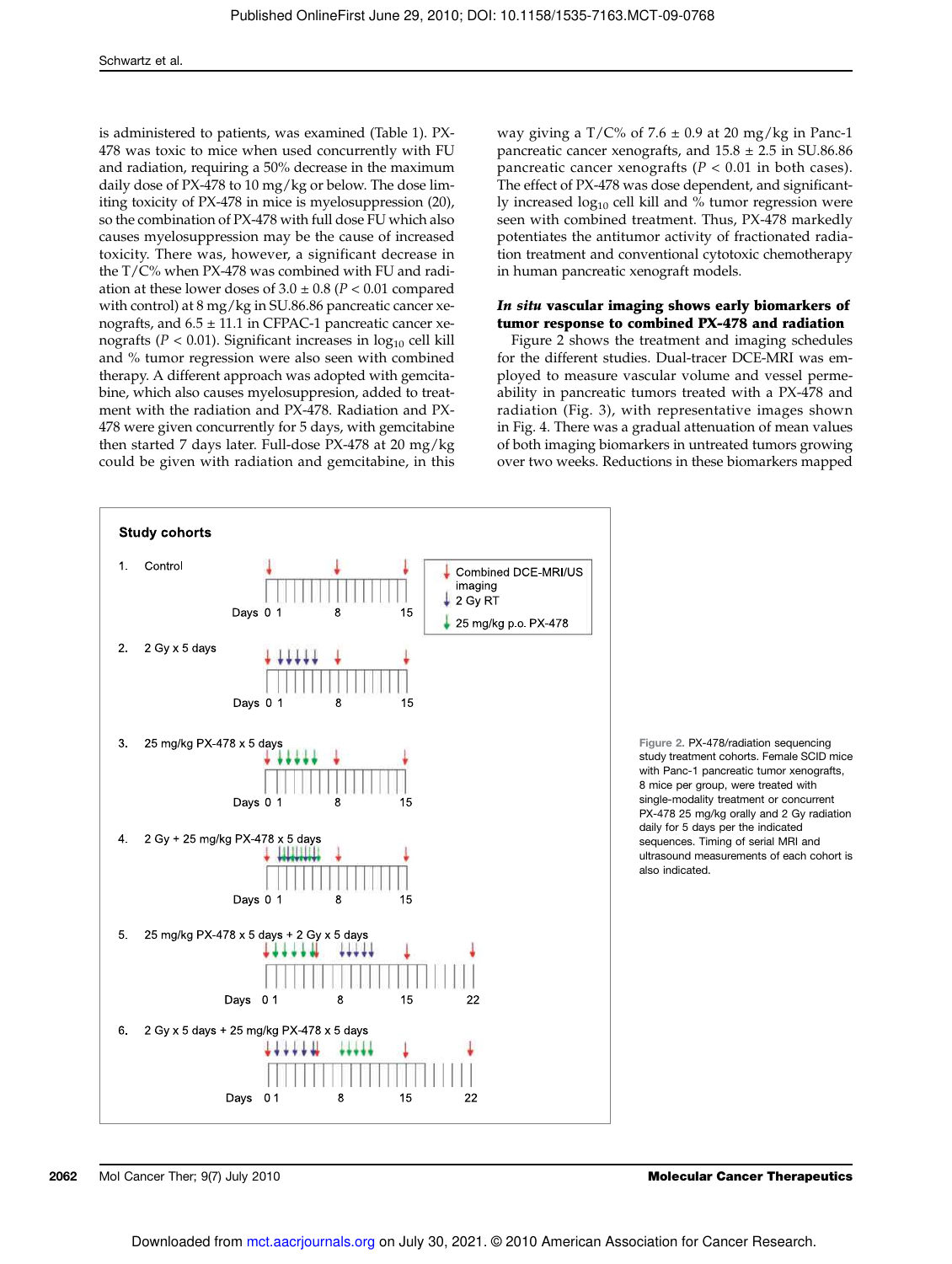



in a generalized pattern throughout the central and peripheral regions of tumors, strongly suggestive of increasing interstitial pressure resulting in less efficient blood transport through the stromal microvasculature. Three days following treatment, no difference could be detected between control animals and those subjected to fractionated radiotherapy alone (Fig. 2, cohort 2). In contrast, single-agent PX-478 (Fig. 2, cohort 3) resulted in a trend by 3 days posttreatment (day 8) towards higher values of DCE-MRI–measured vascular permeability and vascular volume fraction (Fig. 3C and D and Fig. 4A and B). DCE-MRI vascular volume findings were corroborated by ultrasound tumor blood flow measurements (Fig. 3E). Both DCE-MRI and ultrasound biomarker changes were accelerated and intensified in tumors treated with concurrent PX-478 and fractionated radiation (Fig. 2, cohort 4). At 3 days posttreatment, vascular volume fraction (1.26  $\pm$  0.49 versus 0.81  $\pm$  0.17; P =

0.051) and ultrasound blood flow (2.2  $\pm$  0.75 versus 1.2  $\pm$ 0.35;  $P = 0.125$ ) were elevated relative to controls. Vascular integrity was compromised, as indicated by an increase in permeability (1.51  $\pm$  0.94 and 0.76  $\pm$  0.19; P = 0.051). All DCE-MRI and ultrasound vascular imaging parameters continued to increase relative to controls  $(P < 0.01)$  10 days following concurrent PX-478 and radiation treatment (day 15) as these tumors regressed in size. Importantly, imaging biomarker measured differences between the control and combined treatment cohorts at 10 days posttreatment were found prior to detection of differential tumor growth between these groups ( $P = 0.0079$  for imaging biomarkers;  $P = 0.056$ for tumor size).

Serial DCE-MRI imaging of sequenced PX-478 and radiation treatment showed stable vascular volume fraction and permeability measurements over the 3-week imaging period (Fig. 3C and D). DCE-MRI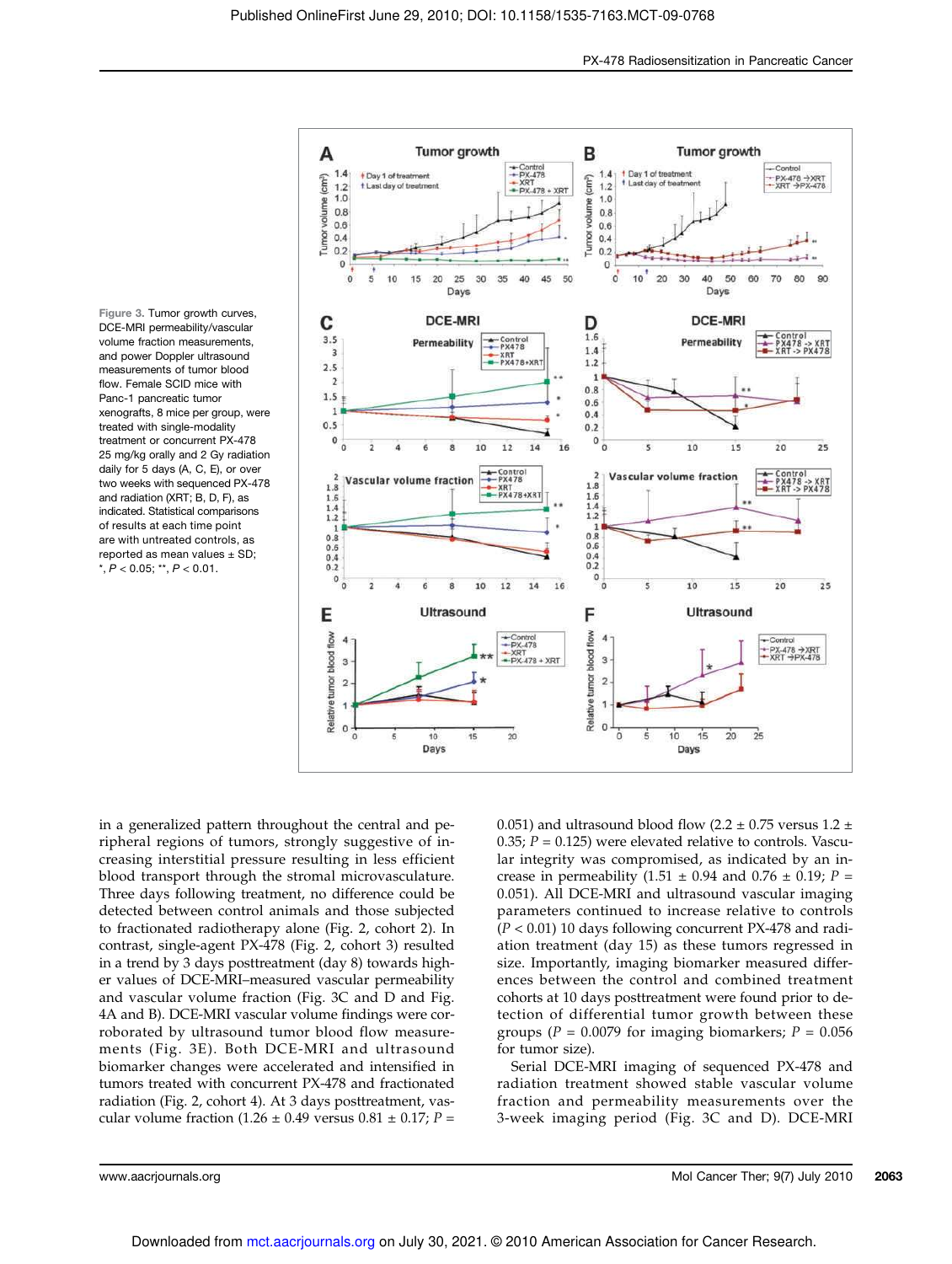

Figure 4. Representative serial DCE-MRI permeability/vascular volume fraction maps for indicated PX-478/radiation sequencing study treatment cohorts. Female SCID mice with Panc-1 pancreatic tumor xenografts were treated with single-modality treatment or concurrent PX-478 25 mg/kg orally and 2 Gy radiation daily for 5 days (A) or over two weeks with sequenced PX-478 and radiation (B).

vascular volume measurements 3 days posttreatment (day 15) were higher in tumors treated initially with PX-478 (Fig. 2, cohort 5) relative to decreasing values in controls ( $P < 0.01$  for both permeability and vascular volume fraction). Differences between controls and animals treated initially with radiation (Fig. 2, cohort 6) were less striking ( $P < 0.05$  for permeability;  $P < 0.01$ for vascular volume fraction). Ultrasound measurements corroborated higher blood flow ( $P < 0.05$ ) 3 days posttreatment in tumors treated first with PX-478  $(2.3 \pm 1.2 \text{ versus } 1.0 \pm 0.3 \text{ for controls})$ , which continued to increase in treated tumors  $(2.8 \pm 1.0)$  by 10 days following treatment. Increases in blood flow were delayed and less pronounced in the cohort first treated with radiation. Paralleling vascular imaging findings, a significant difference in relative tumor size change was detected 3 days (day 15) posttreatment between control animals and those treated with upfront PX-478 ( $P = 0.008$ ), but not between control animals and those treated with radiation first. Despite these acute differential responses to treatment sequencing, all imaging biomarker outcome distinctions between the two

cohorts were lost by 10 days posttreatment (day 22), indicating equivalent overall tumor response following completion of each respective 2-week treatment course. Consistent with these findings, both treatment sequences provided comparable, prolonged tumor growth delay outcomes.

# **Discussion**

Pancreatic cancer remains refractory to aggressive chemotherapy and radiation therapy strategies, making the identification of novel biologic targets for this disease a priority (9). One such target is hypoxia. Pancreatic tumors are notorious for being poorly perfused (29) due to dense fibrotic inflammatory changes they induce in surrounding stromal tissues (14, 15). This has been recognized as a potential limiting factor in the delivery of systemic cytotoxic therapy and a possible mechanistic target for therapy (28).

We observed that a large proportion (88%) of human PDC expressed nuclear HIF-1 $\alpha$  measured by immunohistochemistry whereas only 16% of normal pancreas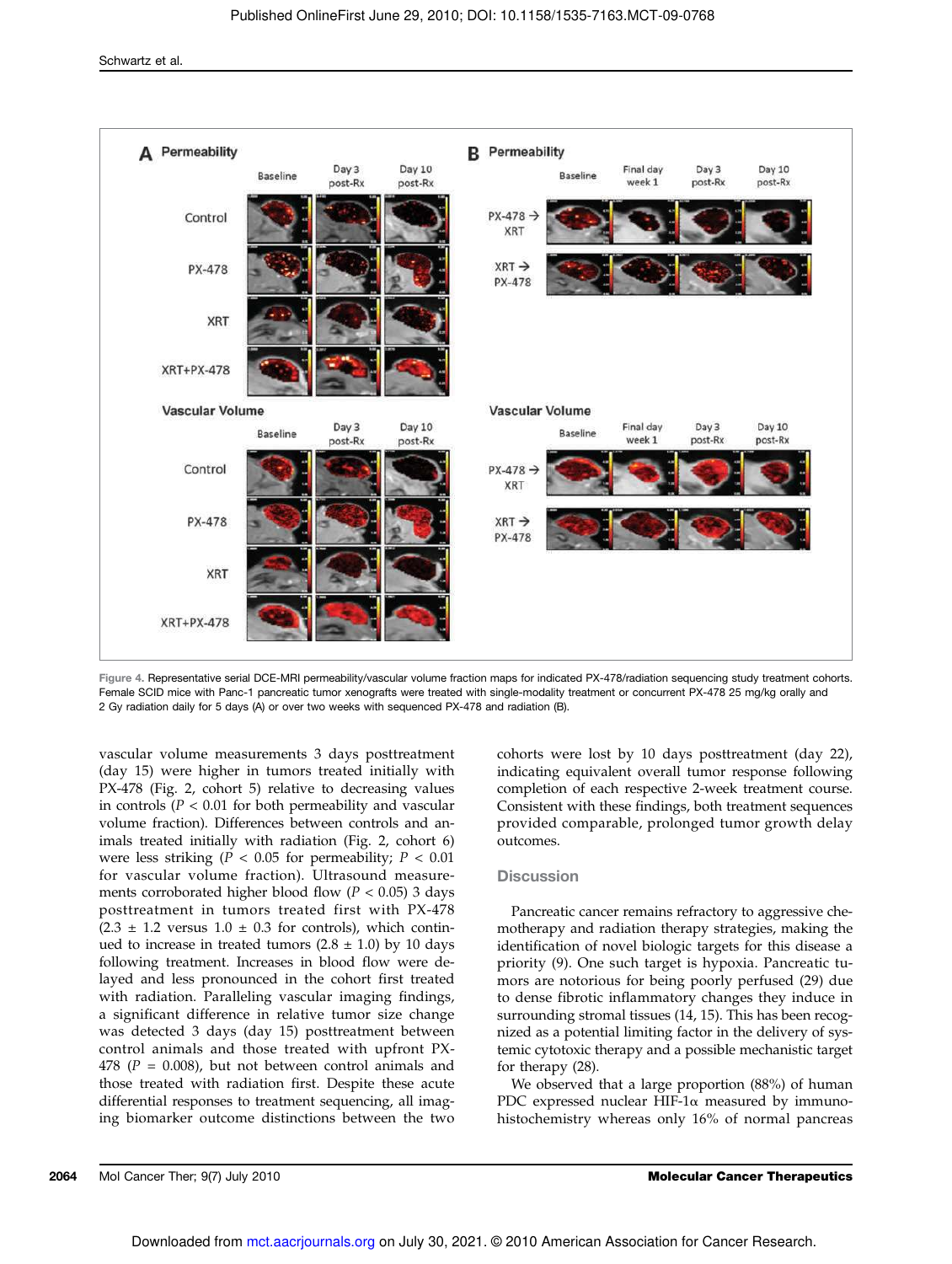showed HIF-1 $\alpha$  staining. Interestingly, stroma adjacent to the PDC also showed HIF-1 $\alpha$  staining in 43% of cases, which was only slightly less than in the tumor. Stroma at a distance from the PDC showed no HIF-1 $\alpha$ staining. It is likely that elevated HIF-1 $\alpha$  levels in both PDC and adjacent stroma are a result of hypoperfusion and tumor hypoxia. In 56% of cases, however, HIF-1α staining was seen in the PDC without staining in the adjacent stroma, and this may be the result of constitutive elevation of HIF-1α, as has been reported for some PDC cell lines in normoxia (18).

HIF-1 $\alpha$  is expressed at high levels in human pancreatic cancer models, and our previous work has shown these models to be susceptible to selective inhibition of HIF-1 $\alpha$ with PX-478 (28). The HIF protein family serves as the physiologic cornerstone of cellular adaptation to microenvironmental stress. These proteins bind to specific DNA sequences in the promoters of a number of genes in conditions of low oxygen tension, stimulating cellular adaptation to microenvironmental stress through modulation of angiogenesis, glycolysis, apoptosis, differentiation, and proliferation (30, 31). Recent data suggest that radiotherapy induces loss of vascular integrity leading to tumor cell and stromal cell HIF-1–mediated proangiogenic signaling and downstream tumor vessel radioresistance (29, 32). Thus, selective inhibition of HIF-1 promises more effective enhancement of the effects of radiation than targeting of downstream angiogenic factors due to the more comprehensive direct and indirect vascular effects of HIF-1 blockade on tumor cells. This is particularly relevant to pancreatic cancer, given its known resistance to targeted antiangiogenic agents (33).

We observed that PX-478 causes a significant radiosensitization of pancreatic cancer cell lines in hypoxia (1%  $O<sub>2</sub>$ ) with a sensitizer enhancement ratio of 1.3 to 1.4, but also gives a small radiosensitization in normoxia  $(21\% \text{ O}_2)$  with a sensitizer enhancement ratio of 1.1 to 1.2. Genetic HIF-1α knockdown by shRNA yielded similar results in pancreatic cancer cells (over 1.5 in hypoxia and 1.1 in room air). HIF-1 $\alpha$  protein is inappropriately expressed in aerobic conditions in the majority of pancreatic cancer cell lines examined (18), which provides a potential explanation for normoxic radiosensitization with targeted HIF-1α inhibition.

We examined the *in vivo* effects of the novel HIF-1 inhibitor PX-478 on response of human pancreatic tumor xenograft models to radiation treatment. Fractionated radiation at 1 or 2 Gy/day for 5 days provided nondurable tumor growth delay. Single-agent PX-478 administered orally over a 5-day period showed greater antitumor activity and tumor growth delay. However, combined treatment with both PX-478 and radiation was required for durable tumor control. There were relatively limited differences seen between neoadjuvant and adjuvant sequencing of PX-478 with fractionated radiation. Either sequencing schedule has potential mechanistic advantages. Neoadjuvant drug can reduce the hypoxic tumor fraction, yielding greater direct tumor cell response to ra-

diation. Adjuvant drug can prevent HIF-1 dependent stromal adaptation to postradiation tumor ischemia. Thus, complementary combined early and adjuvant scheduling of PX-478 with radiation is worthy of testing. In this study, the modest improvements in acute response to neoadjuvant PX-478 relative to adjuvant PX-478 may simply be due to the fact that drug was given to smaller tumors in this cohort. Directly relevant to current clinical practice where FU or gemcitabine are used in combination with radiation, our data show that dose-modified PX-478 and radiation could be combined with FU or with delayed gemcitabine administration. Thus, PX-478 merits incorporation and testing with chemoradiation regimens which feature FU or gemcitabine.

DCE-MRI and ultrasound imaging permit serial evaluation of integrity and function of tumor stromal microvasculature and have the potential to provide quantifiable, predictive biomarkers of tumor response to vascular-targeted therapy (22, 24). We have previously employed DCE-MRI and ultrasound to mechanistically confirm that PX-478 sensitizes tumors to single-dose irradiation in vivo through inhibition of vascular recovery to radiation damage rather than direct tumor cell sensitization (29). We carried out these studies with single-agent, small-molecular weight tracer DCE-MRI. Our current series builds upon this experience through the novel use of dual (large and small molecular weight) tracer DCE-MRI (34) to permit discrimination of vascular blood volume from tumor vessel permeability. Ultrasound imaging suggested relatively stable blood flow in larger tumor vessels as untreated tumors continued to grow. However, dual-tracer DCE-MRI provided functional characterization of tumor microvessels, detecting a gradual reduction in both vascular volume fraction and permeability as these tumors continued to enlarge, consistent with inefficient blood delivery resulting from increasing tumor interstitial pressure. Fractionated radiation alone yielded no changes in tumor blood flow measures, which mirrored continued tumor growth. In contrast, single-agent PX-478 increased DCE-MRI and ultrasound vascular measures within one week following treatment, accompanied by a significant tumor growth delay. The combination of PX-478 and radiation, given either concurrently or sequentially, led to pronounced increases in DCE-MRI and ultrasound vascular measurements relative to controls, associated with marked inhibition of tumor growth.

Potential mechanisms of tumor stromal response and resistance to either fractionated radiation or PX-478 are distinct. Radiation directly damages tumor vessel integrity (35–38), leading to ischemic proangiogenic stromal adaptation and reperfusion of surviving tumor cells. PX-478 acts indirectly on vessels through blockade of tumor cell HIF-1–mediated paracrine proangiogenic signaling, yielding transient downstream vascular normalization (39) and improved matching of vascular supply to metabolic demand, ultimately leading to tumor cell repopulation. Given their complementary effects on tumor stromal vasculature, combined PX-478 and radiation has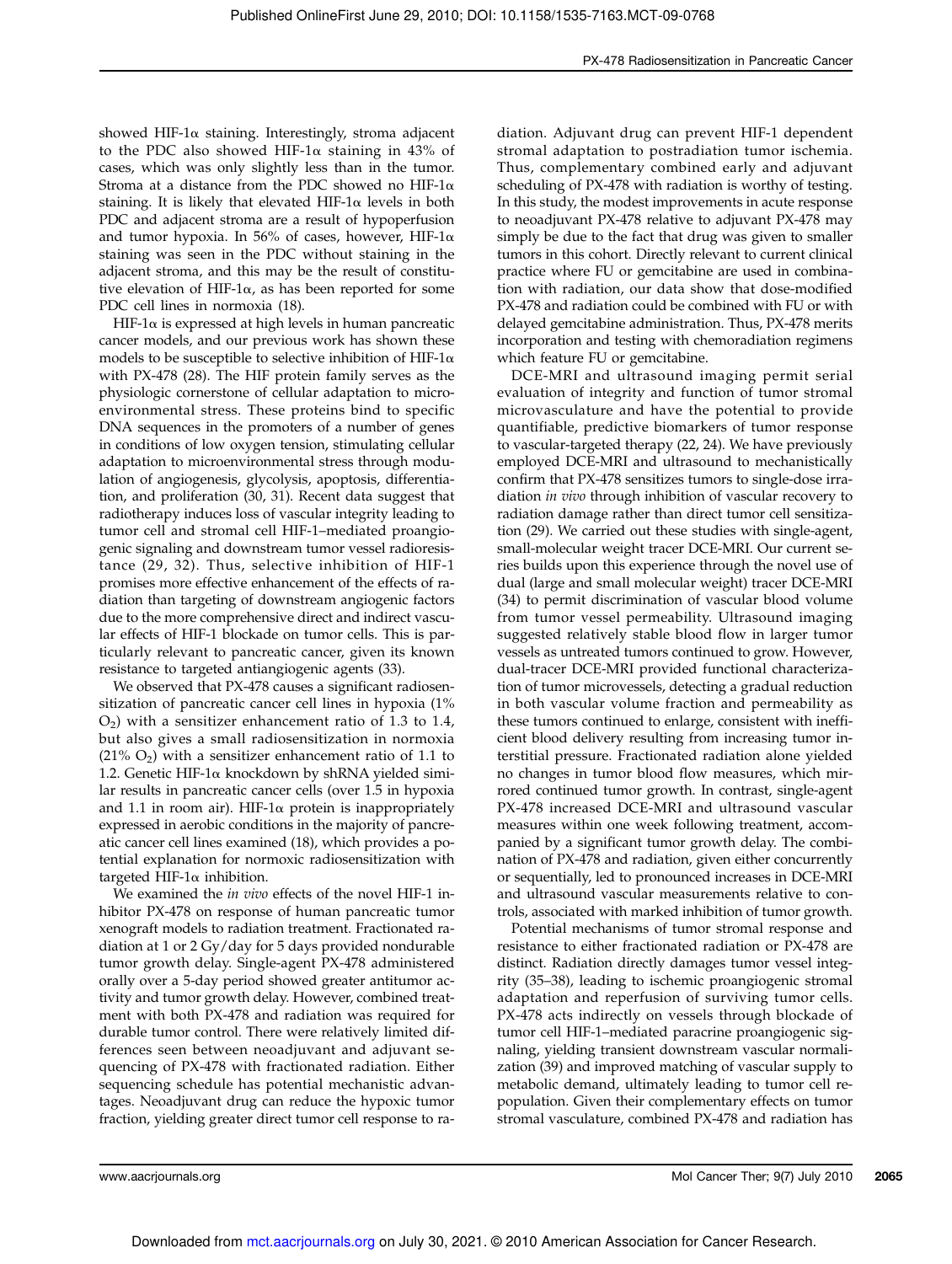appealing mechanistic promise, both with regard to therapeutic efficacy and potential utility of vascular imaging measures as response biomarkers and/or surrogate end points. Both we and others have shown that PX-478 (29) or genetic inhibition (40) of HIF-1α effectively radiosensitizes tumor cells through inhibition of supporting stromal vessels, particularly if timed to coincide with stromal adaptation events following radiation treatment. These earlier studies, however, used relatively large radiation doses at each administration (5–8 Gy), which would be expected to disturb endothelial viability and vascular integrity more significantly than the 2 Gy treatment fractions we tested in this study. Our in vivo results are consistent with PX-478 providing direct sensitization of hypoxic tumor cells to repeated lower-dose radiation treatments, akin to our in vitro results (Fig. 1B and C). Our imaging results support this mechanistically. Trends for universally increased vascular volume, flow, and permeability measurements following treatment, and the spatial homogeneity of these changes on DCE-MRI parameter maps (Fig. 4) are consistent not with drugrelated vascular disruption as we have seen previously with large single-fraction radiation (29), but rather with decompressed tumor microvessel blood flow resulting from drug-related tumor cell depopulation and reduced interstitial pressure. Unlike tumors treated with large single-fraction radiation, recovery of tumor blood flow in this situation does not compensate for repeated direct tumor killing events resulting from daily administration of drug and radiation. From a clinical perspective, our current and previous results together suggest that PX-478 promises to provide strikingly versatile tumor sensitization across a spectrum of radiotherapy applications, including commonplace daily fractionated therapy as well as specialized single-fraction radiosurgical or intraoperative large dose treatments.

Our results also provide the important finding that DCE-MRI and ultrasound imaging promise the potential for early prediction of treatment response to clinically relevant combinations of PX-478 and radiation, and could accelerate detection of clinical outcomes beyond what is provided by standard tumor size–specific response criteria. We confirmed significant imaging biomarker measure differences 10 days posttreatment between the control and combined PX-478/radiation treatment cohorts which preceded detection of differences in anatomic tumor size changes. Because DCE-MRI and ultrasound vascular imaging are both routinely available in the clinical setting, validated predictive imaging biomarkers from these techniques could immediately impact efforts

**References** 

- 1. Brown JM. Exploiting the hypoxic cancer cell: mechanisms and therapeutic strategies. Mol Med Today 2000;6:157–62.
- Thomlinson R, Gray L. The histological structure of some human lung cancers and the possible implications for radiotherapy. Br J Cancer 1955;9:539–49.

to streamline translation of targeted radiosensitization strategies with PX-478 or other vascular-targeting agents to appropriately selected patient populations.

In summary, we show that selective inhibition of HIF-1α by PX-478 inhibits the progression of otherwise radiorefractory human pancreatic cancer xenograft models following clinically relevant, daily fractionated radiation treatment. Concurrent administration of PX-478 with radiation, with or without combined treatment with FU or gemcitabine, provides durable regression of Panc-1, CF-PAC-1, or SU.86.86 pancreatic xenografts which cannot be duplicated by any monotherapy approach. Clinically available DCE-MRI and ultrasound imaging techniques promise to significantly improve upon standard anatomicbased imaging response measures. Although fractionated radiotherapy does not significantly impact tumor vessel function in Panc-1 xenografts, PX-478 alone or in combination with radiation leads to acute tumor microvessel decompression and increased tumor blood flow. This does not compensate for direct tumor cell killing, and in fact can be capitalized upon as the basis for purposeful use of vascular imaging measures as novel, noninvasive response biomarkers. Continued experience with combined PX-478 and radiotherapy is validating this approach to be a mechanistically appealing strategy for sensitization of even the most refractory of tumor types, directly reducing the innate radiation resistance of hypoxic tumor cells and indirectly depriving all tumor cells of stromal vascular support through blockade of downstream angiogenic signaling.

#### Disclosure of Potential Conflicts of Interest

G. Powis owns stock in the Oncothyreon who own PX-478. No other potential conflicts of interest were disclosed.

#### Acknowledgments

We thank Dr. Laura Gumbiner-Russo for the HIF-1α shRNA knockdown MiaPaCa-2 cells and Cristina Palcu for determination of their radiation sensitivity.

#### Grant Support

CA109552, 095060, 017094, 095920, 016672 and 126577 from the National Cancer Institute.

The costs of publication of this article were defrayed in part by the payment of page charges. This article must therefore be hereby marked advertisement in accordance with 18 U.S.C. Section 1734 solely to indicate this fact.

Received 08/17/2009; revised 04/16/2010; accepted 05/05/2010; published OnlineFirst 06/29/2010.

- 3. Brown JM, Giaccia AJ. The unique physiology of solid tumors: opportunities and (problems) for cancer therapy. Cancer Res 1998; 58:1408–16.
- 4. Kaelin WG. Proline hydroxylation and gene expression. Ann Rev Biochem 2005;74:115–28.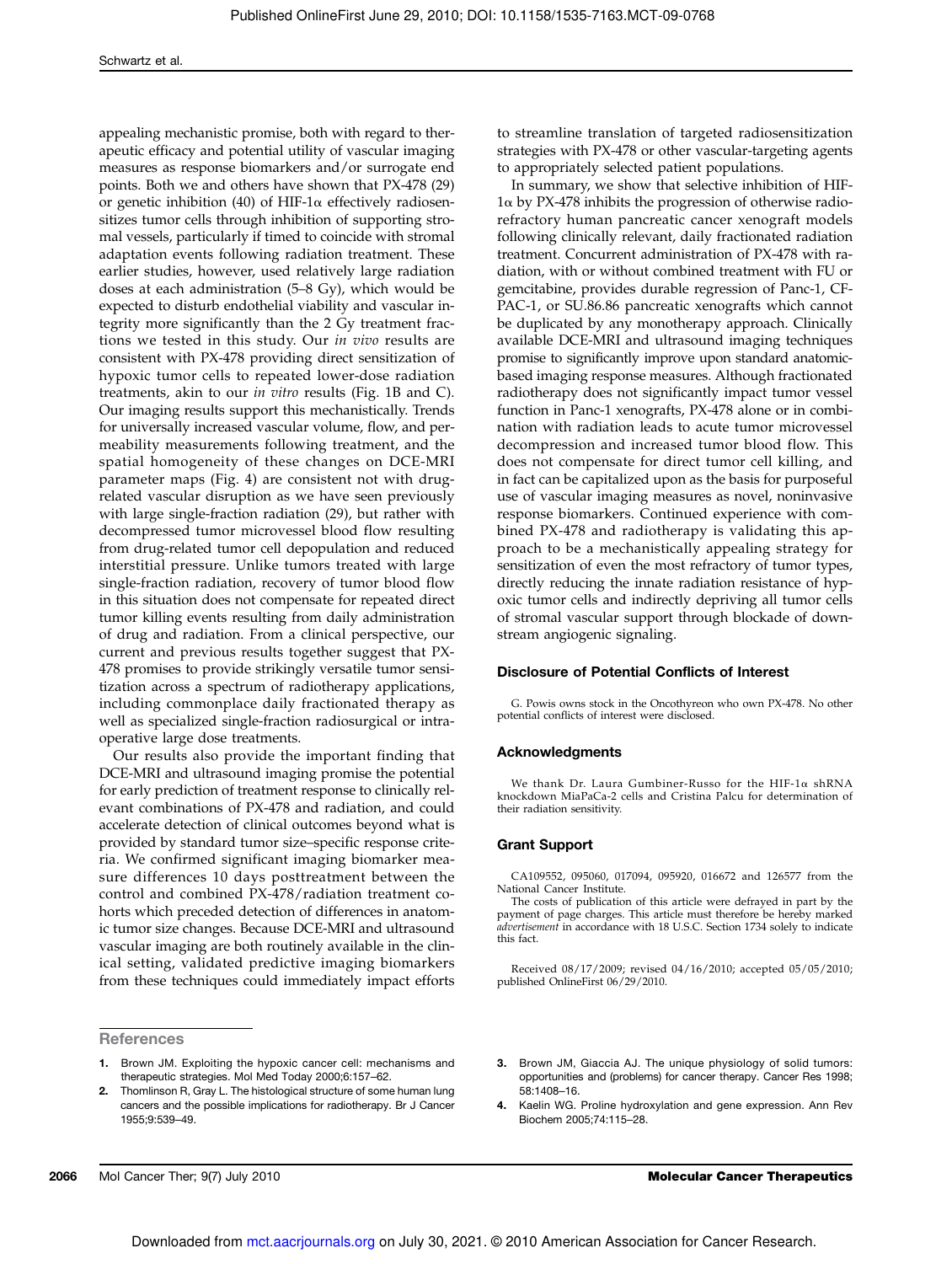- 5. Semenza GL. HIF-1 and tumor progession: pathophysiology and therapeutics. Trends Mol Med 2002;8:S62–7.
- 6. Koh MY, Spivak-Kroizman TR, Powis G. HIF-1 regulation: not so easy come, easy go. Trends Biochem Sci 2008;33:526–34.
- 7. Birner P, Schindl M, Obermair A, Breitenecker G, Oberhuber G. Expression of hypoxia-inducible factor-1αin epithelial ovarian tumors: its impact on prognosis and on response to chemotherapy. Clin Cancer Res 2001;7:1661–8.
- Birner P, Schindl M, Obermair A, Plank C, Breitenecker G, Oberhuber G. Overexpression of hypoxia-inducible factor-1α is a marker for an unfavorable prognosis in early stage invasive cervical cancer. Cancer Res 2000;60:4693–6.
- 9. Pierantoni C, Pagliacci A, Scartozzi M, Berardi R, Bianconi M, Cascinu S. Pancreatic cancer: progress in cancer therapy. Crit Rev Oncol Hematol 2008;67:27–38.
- 10. Sultana A, Tudur Smith C, Cunningham D, et al. Systematic review, including meta-analyses, on the management of locally advanced pancreatic cancer using radiation/combined modality therapy. Br J Cancer 2007;96:1183–90.
- 11. Hazard L. The role of radiation therapy in pancreas cancer. Gastrointest Cancer Res 2009;3:20–8.
- 12. Loehrer PJ, Powell ME, Cardenes HR, et al. A randomized phase III study of gemcitabine in combination with radiation therapy versus gemcitabine alone in patients with localized, unresectable pancreatic cancer. J Clin Oncol 2008;26:4506, ASCO Annual Meeting.
- 13. Koong AC, Mehta VK, Le QT. Pancreatic tumors show high levels of hypoxia. Int J Radiat Oncol 2002;48:919–22.
- 14. Koito K, Namieno T, Nagakawa T, Morita K. Inflammatory pancreatic masses: differentiation from ductal carcinomas with contrastenhanced sonography using carbon dioxide microbubbles. AJR Amer J Roentgenol 1997;169:1263–7.
- 15. Apte MV, Wilson JS. The desmoplastic reaction in pancreatic cancer: an increasingly recognized foe. Pancreatology 2007;7:378–9.
- 16. Zhong H, DeMarzo AM, Laughner E, et al. Overexpression of hypoxiainducible factor 1α in common human cancers and their metastases. Cancer Res 1999;59:5830–5.
- 17. Buchler P, Reber HA, Buchler M, et al. Hypoxia-inducible factor 1 regulates vascular endothelial growth factor expression in human pancreatic cancer. Pancreas 2003;26:56–64.
- 18. Akakura N, Kobayashi M, Horiuchi I, et al. Constitutive expression of hypoxia-inducible factor-1α pancreatic cancer cells resistant to apoptosis induced by hypoxia and nutrient deprivation. Cancer Res 2001;61:6548–54.
- 19. Powis G, Kirkpatrick DL. Hypoxia inducible factor-1α as a cancer drug target. Mol Cancer Ther 2004;3:647–54.
- 20. Welsh S, Williams R, Kirkpatrick L, Paine-Murrieta G, Powis G. Antitumor activity and pharmacodynamic properties of PX-478, an inhibitor of hypoxia-inducible factor-1α. Mol Cancer Ther 2004;3:233–44.
- 21. Koh MY, Spivak-Kroizman T, Venturini S, et al. Molecular mechanisms for the activity of PX-478, an antitumor inhibitor of the hypoxia inducible factor-1 (alpha). Mol Cancer Ther 2008;7:90–100.
- 22. George ML, Dzik-Jurasz AS, Padhani AR, et al. Non-invasive methods of assessing angiogenesis and their value in predicting response to treatment in colorectal cancer. Br J Surg 2001;88:1628–36.
- 23. Cheung AM, Brown AS, Cucevic V, et al. Detecting vascular changes

in tumour xenografts using micro-ultrasound and micro-ct following treatment with VEGFR-2 blocking antibodies. Ultrasound Med Biol 2007;33:1259–68.

- 24. Barrett T, Brechbiel M, Bernardo M, Choyke PL. MRI of tumor angiogenesis. J Magn Reson Imaging 2007;26:235–49.
- 25. Ramirez MS, Ragan DK, Kundra V, Bankson JA. Feasibility of multiple-mouse dynamic contrast-enhanced MRI. Magn Reson Med 2007;58:610–5.
- 26. Ramirez MS, Bankson JA. A practical method for 2D multiple-animal MRI. J Magn Reson Imaging 2007;26:1162–6.
- 27. Wen X, Jackson EF, Price RE, et al. Synthesis and characterization of poly(L-glutamic acid) gadolinium chelate: a new biodegradable MRI contrast agent. Bioconjugate Chem 2004;15:1408–15.
- 28. Schwartz DL, Powis G, Thitai-Kumar A, et al. The selective hypoxia inducible factor-1 inhibitor PX-478 provides in vivo radiosensitization through tumor stromal effects. Mol Cancer Ther 2009;8: 947–58.
- 29. Von Hoff DD, Korn R, Mousses S. Pancreatic cancer–could it be that simple? A different context of vulnerability. Cancer Cell 2009; 16:7–8.
- 30. Semenza GL, HIF-1: mediator of physiological and pathophysiological responses to hypoxia. J Appl Physiol 2000;88:1474–80.
- 31. Harris AL. Hypoxia–a key regulatory factor in tumour growth. Nat Rev Cancer 2002;2:38–47.
- 32. Moeller BJ, Cao Y, Li CY, Dewhirst MW. Radiation activates HIF-1 to regulate vascular radiosensitivity in tumors: role of reoxygenation, free radicals, and stress granules. Cancer Cell 2004;5: 429–41.
- 33. Van Cutsem E, Vervenne WL, Bennouna J, et al. Phase III trial of bevacizumab in combination with gemcitabine and erlotinib in patients with metastatic pancreatic cancer. J Clin Oncol 2009;27: 2231–7.
- 34. Orth RC, Bankson J, Price R, Jackson EF. Comparison of singleand dual-tracer pharmacokinetic modeling of dynamic contrastenhanced MRI data using low, medium, and high molecular weight contrast agents. Magn Reson Med 2007;58:705–16.
- 35. Garcia-Barros M, Paris F, Cordon-Cardo C, et al. Tumor response to radiotherapy regulated by endothelial cell apoptosis. Science 2003; 300:1155–9.
- 36. Paris F, Fuks Z, Kang A, et al. Endothelial apoptosis as the primary lesion initiating intestinal radiation damage in mice. Science 2001; 293:293–7.
- 37. Guelinckx PJ, Boeckx WD, Fossion E, Gruwez JA. Scanning electron microscopy of irradiated recipient blood vessels in head and neck free flaps. Plast Reconstr Surg 1984;74:217–26.
- 38. Ceelen W, Smeets P, Backes W, et al. Noninvasive monitoring of radiotherapy-induced microvascular changes using dynamic contrast enhanced magnetic resonance imaging (DCE-MRI) in a colorectal tumor model. Int J Radiat Oncol Biol Phys 2006;64: 1188–96.
- 39. Jain RK. Normalization of tumor vasculature: an emerging concept in antiangiogenic therapy. Science 2005;307:58–62.
- 40. Moeller BJ, Dreher MR, Rabbani ZN, et al. Pleiotropic effects of HIF-1 blockade on tumor radiosensitivity. Cancer Cell 2005;8: 99–110.